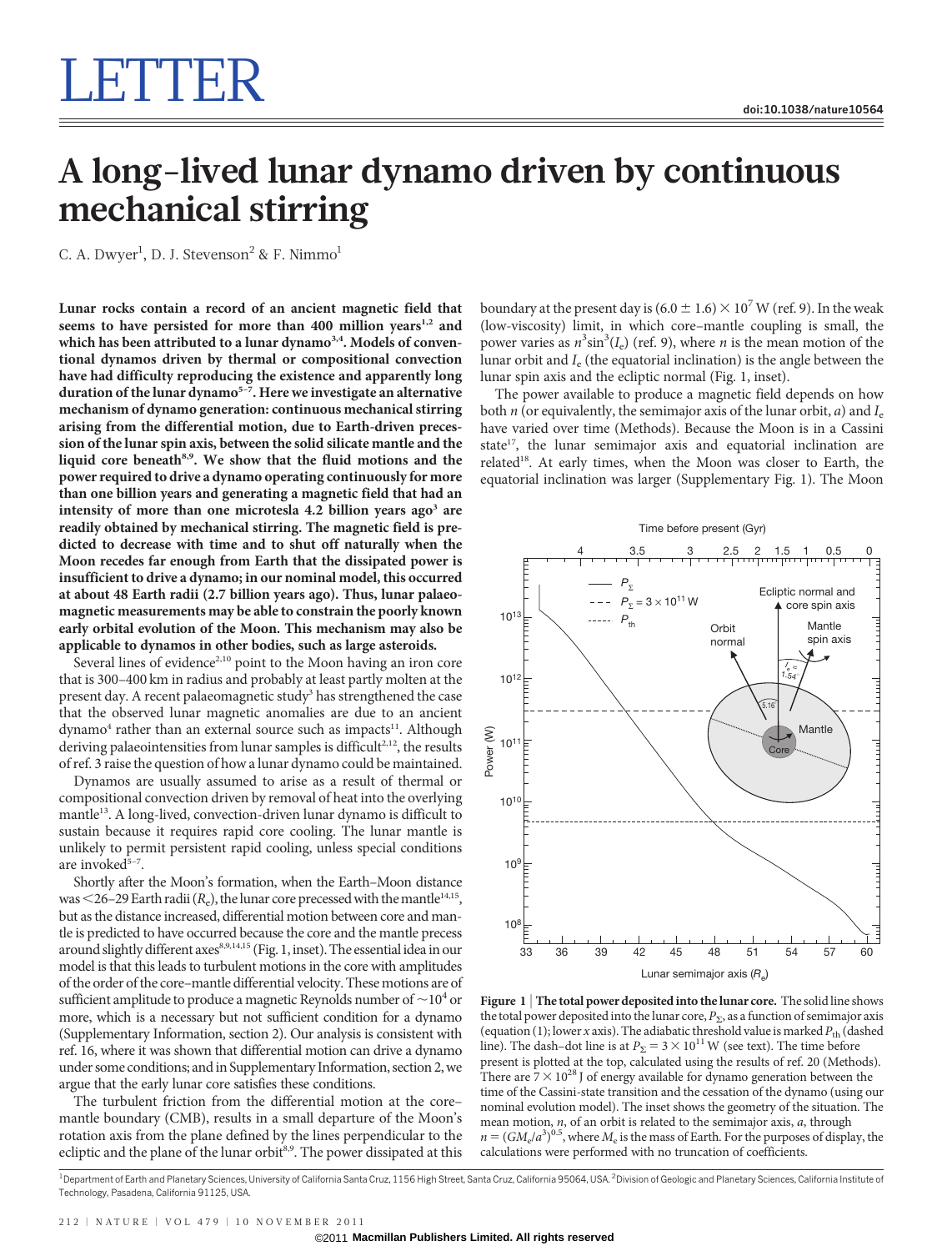probably also underwent a transition in the Cassini state it was in at  $a \approx 34R_e$  (ref. 18).

The temporal evolution of the lunar orbit is poorly constrained at times before 600 million years  $(0.6 \text{ Gyr})$  ago<sup>19</sup>. Here we have used the results of ref. 20 to relate the lunar semimajor axis to the time before present (Methods and Supplementary Figs 1 and 2); we discuss details and how the use of other models would affect our results in Supplementary Information, section 3. On the basis of the measured present-day dissipation rate<sup>9</sup>, the total power dissipated at the lunar CMB,  $P_{\Sigma}$ , at time t is given by

$$
P_{\Sigma}(t) = \left(\frac{a(t_{\rm n})}{a(t)}\right)^{9/2} \left(\frac{\sin[I_{\rm e}(t)]}{\sin[I_{\rm e}(t_{\rm n})]}\right)^3 P_{\Sigma}(t_{\rm n})
$$
  

$$
\approx 3 \times 10^{20} \,\text{W} \times \frac{\sin^3[I_{\rm e}(t)]}{(a(t)/R_{\rm e})^{9/2}}
$$
 (1)

where  $t_n$  denotes the time at the present day and  $I_e(t_n) = 1.54^\circ$ .

Not all of the power dissipated at the CMB is available to generate a dynamo; thus, there is a threshold power,  $P_{\text{th}}$ , at which the dynamo will cease. The power available to generate a dynamo is

$$
P_{\rm dyn} = P_{\Sigma} - P_{\rm th} \tag{2}
$$

However, the value of  $P_{\text{th}}$  is poorly constrained. The maximum value  $P_{\text{th}}$  could have is that required to maintain a completely liquid core in a well-mixed, adiabatic state<sup>13</sup>, for which  $P_{\text{th}} = 4.7 \times 10^9 \text{ W}$  (Supplementary Table 1). It is likely that the correct value is smaller than this for two reasons: the presence of a growing inner  $core<sup>10</sup>$  would reduce the power needed to maintain an adiabat; and under some conditions, through-going fluid motions can occur in a subadiabatic fluid if the outer boundary surface is ellipsoidal<sup>21</sup>. Therefore, our use of the adiabatic value as  $P_{\text{th}}$  is conservative, in that it will result in a minimum-duration estimation of the dynamo lifetime and underestimation of field intensity at a given Earth–Moon distance.

Figure 1 shows the evolution of the power dissipated at the CMB,  $P_{\Sigma}$ , compared with  $P_{\text{th}}$ . The power dissipated decreases rapidly with time as the semimajor axis increases and drops below the adiabatic threshold at  $a \approx 48R_e$ . In our nominal evolution model, this occurs 2.7 Gyr ago, but other temporal models would result in different threshold times (Supplementary Information, section 3), as would using different threshold values.

We estimate the magnetic field on the basis of the available power. This approach neglects the spatial pattern of the flow, which may be important<sup>16,22</sup> and will require future work. There need be no simple connection between palaeointensity and available power because the dissipation can be on smaller scales than the large-scale current, but it is nonetheless useful to consider possible scalings for the field. For our first model (model A), we will derive a scaling for the lunar palaeofield based on Earth's current magnetic field (Methods):

$$
B_{\rm Am}(t) = B_{\rm e}(t_{\rm n}) \frac{R_{\rm e}^{3}}{R_{\rm m}^{3}} \left(\frac{R_{\rm cm}}{R_{\rm ce}}\right)^{5/2} \left(\frac{P_{\rm dyn,m}(t)}{P_{\rm dyn,e}(t_{\rm n})}\right)^{1/2}
$$
  

$$
\approx 1 \mu \rm{T} \times \left(\frac{P_{\rm dyn,m}(t)}{3 \times 10^{11} \rm{W}}\right)^{1/2}
$$
(3)

Here  $R_{cm}$  and  $R_{ce}$  are the radii of the Moon and Earth's cores,  $R_{m}$  is the radius of the Moon,  $P_{dyn,m}$  and  $P_{dyn,e}$  are the respective powers available to drive a dynamo for the Moon and Earth,  $B_e$  is the terrestrial surface magnetic field strength and  $B_{Am}$  is the lunar surface magnetic field strength predicted by model A.

The numerical value in equation (3) was derived by using the values given in Supplementary Table 1. The largest source of uncertainty is in the value of the available power for Earth's core,  $P_{\text{dyn,e}}$ . Here we have taken  $P_{\text{dyn,e}} = 10^{13} \text{ W (ref. 13), which will result in a conservatively}$ small lunar field strength (Supplementary Information, section 1).

For our second model (model B), we use a set of model results and direct scalings from ref. 23. We obtain

$$
B_{\rm Bm} \approx d \left(\frac{R_{\rm cm}}{R_{\rm m}}\right)^3 \left(2\mu_0 c f_{\rm ohm} \rho_{\rm c}\right)^{1/2} \left(\frac{\alpha_{\rm c} G}{3C_{P,\rm c}}\right)^{1/3} P_{\rm dyn,m}^{1/3}
$$
\n
$$
\approx 6d \mu \text{T} \times \left[\frac{P_{\rm dyn,m}(t)}{3 \times 10^{11} \text{ W}}\right]^{1/3} \tag{4}
$$

where  $d$  is the ratio of the dipolar magnetic field to the total field at the CMB,  $\mu_0$  is the magnetic permeability in vacuum,  $f_{\text{ohm}}$  is the ratio of ohmic dissipation to total dissipation,  $\rho_c$  is the density of the core,  $\alpha_c$  is the coefficient of linear thermal expansion of the core and  $C_{p,c}$  is the heat capacity of the core (see Methods and Supplementary Table 1 for symbol values). Figure 2 shows how the surface field strengths based on our two different scalings (equations (3) and (4)) evolve with time. For model B, we show two curves, one with  $d = 1$  and one with  $d = 1/7$ (Methods and Supplementary Fig. 3). For both models, the predicted field strength decreases to zero once the available power is less than the threshold value ( $a \approx 48R_e$ ,  $t \approx 2.7$  Gyr ago). The field strengths decrease as the Moon moves outward, but at different rates. At 4 Gyr ago, the predicted field strengths are in the range  $\sim$ 1–10  $\mu$ T. According to ref. 16, the surface field is expected to be dominantly dipolar and to undergo periodic reversals. However, because of predicted variations in pole orientation<sup>16</sup> and likely impact-induced reorientation<sup>24</sup>, existing inferences of magnetic palaeopole orientations based on remote sensing data<sup>4</sup> do not provide a strong observational constraint on our model.



Figure 2 | The lunar surface magnetic palaeointensity predicted by our models. Model A (equation (3)) is shown by the solid line and model B (equation (4)) is shown by the (non-vertical) dashed lines; for model B, two lines are shown, with respective ratios of dipolar field strength to total field strength of  $d = 1$  and 1/7, as shown. The estimate range of ref. 3 is plotted as filled circles. Older palaeointensity data and error bars (from fig. 2 in ref. 1) are plotted as open circles. The conversion of semimajor axis to time is as in Fig. 1. The vertical dash–dot line indicates the distance at which the power dissipated is exactly  $3 \times 10^{11}$  W, and the vertical dashed line denotes the minimum cut-off age of the dynamo (see text). For the purposes of display, the calculations were performed with no truncation of coefficients. The error bars are defined in ref. 1 as follows: ''horizontal error bars reflect the published uncertainty values associated with the radiometric age determinations. Vertical error bars reflect variations in intensity between subsamples … [and] uncertainties in the fit between the data and lines correspond to various paleofields''.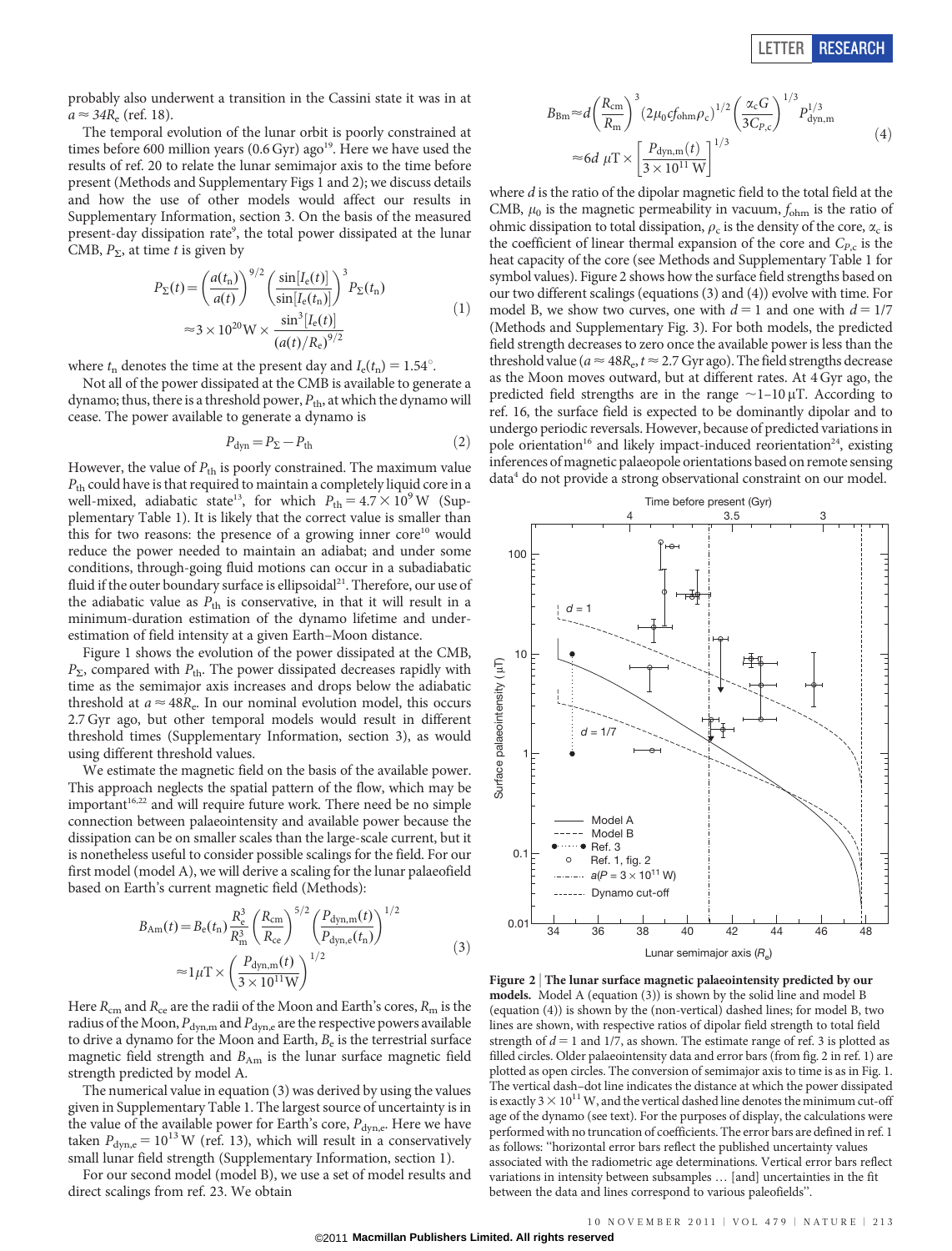A recent estimate of lunar palaeointensity<sup>3</sup> gives a value of  $\sim$  1–10  $\mu$ T at 4.2 Gyr ago (Fig. 2). This range is compatible with our models. Older palaeointensity estimates<sup>1</sup> for 3.0–4.0 Gyr ago are also plotted in Fig. 2, although these are probably less reliable<sup>2,12</sup>. Many of the palaeointensities fall within our model range, although the high values corresponding to  $\sim$ 3.6–3.9 Gyr ago might require an additional driving mechanism<sup>11,25</sup> or a smaller  $P_{\text{th}}$ . Nonetheless, our results suggest that a mechanically driven dynamo could persist for at least  $\sim$  1.6 Gyr, which is much longer than any likely convection-driven dynamo.

Whereas the relationship between magnetic field intensity and lunar semimajor axis, a, is probably robust, the conversion of a to time is much more uncertain. For instance, although in our nominal model<sup>20</sup>  $a = 48R_e$  occurs  $\sim$  2.7 Gyr ago, in other models this distance might not occur until  $\sim$  1.8 Gyr ago<sup>19,20,26,27</sup> (Supplementary Information, section 3). Thus, our assessment of a billion-year lifetime for a mechanically stirred dynamo is probably conservative.

The simple relationship between dissipation and equatorial inclination shown in equation (1) is probably inappropriate at the earliest times. Stronger core-mantle coupling reduces the differential motion<sup>9,15,17</sup>. Even when this coupling is weak, dissipation is probably self-limiting to  $\sim$ 3  $\times$  10<sup>11</sup> W because the overlying mantle will melt. At this dissipation rate, the core temperature increase over 0.1 Gyr (approximating the initial orbital evolution timescale) is about 1,000 K, which is enough to initiate mantle melting and reduce the effectiveness of core stirring.

Despite these caveats, however, our results raise several interesting possibilities. First, the model predicts a long-lived magnetic field that weakens with time, followed by an abrupt shut-off (Fig. 2). Thus, the palaeomagnetic record may ultimately be used to constrain the outward evolution of the Moon (and the dissipation rate within the Hadean Earth<sup>28</sup>). Second, at the earliest distances ( $a < 26R_e-29R_e$ ), when there is no differential motion<sup>15</sup>, our proposed mechanism does not generate a magnetic field. Therefore, we predict that rocks from this time period (according to our nominal model, this distance corresponds to before 4.45 Gyr ago) should be unmagnetized, unless other mechanisms were available<sup>11,25</sup>. Third, similar mechanically driven dynamos may have operated in other bodies where tidally driven differential core–mantle motion may have occurred, such as large asteroids like 4 Vesta or the angrite parent body<sup>29,30</sup>. Finally, our work also poses a challenge to numerical modellers of dynamos, namely that of determining the properties of mechanically driven dynamos.

#### METHODS SUMMARY

The relation between  $I_e$  and a. We fit the following explicit polynomial function (Supplementary Fig. 1) to the plot of obliquity versus semimajor axis, a (fig. 2 in ref. 18), using  $I_e$  = obliquity - 5.16°:

$$
I_{e}(a) = \begin{Bmatrix} 71.84^{\circ}; a = 34.2R_{e} \\ 0.1075^{\circ} \times \tilde{a}^{10} - 0.0332^{\circ} \times \tilde{a}^{9} - 1.0008^{\circ} \times \tilde{a}^{8} \\ + 0.6110^{\circ} \times \tilde{a}^{7} + 2.7016^{\circ} \times \tilde{a}^{6} - 1.7281^{\circ} \times \tilde{a}^{5} \\ -2.3280^{\circ} \times \tilde{a}^{4} - 1.4509^{\circ} \times \tilde{a}^{3} + 6.9951^{\circ} \times \tilde{a}^{2} \\ -6.6208^{\circ} \times \tilde{a} + 5.5828^{\circ}; 34.2R_{e} \le a \le 60.2R_{e} \end{Bmatrix}
$$
(5)

where  $\tilde{a} = (a/R_e - 46.6308)/7.7288$ .

Palaeointensity models. Full derivations of these models may be found in **Methods** 

In model A (equation (3)), we assume that we can, using appropriate parameters, scale Earth's magnetic field to the Moon. We assume that the magnetic field at the surface of the Moon can be approximated as a current loop in the core with the following characteristics: the radius of the current loop is proportional to the radius of the core and the cross-sectional area of the current loop is proportional to the squared radius of the core. We assume that Earth's field can be similarly characterized. This is not intended as anything more than a rough guide to what is possible. In reality, it is probable that much of the dissipation associated with Earth's field occurs on scales far smaller than the largest current loop that could fit within Earth's core. Nevertheless, it tells us what field to expect in the (unlikely) case of similarity of Earth and the Moon's dynamos.

In model B (equation (4)), rather than scaling from Earth we use a set of model results and direct scalings from ref. 23. We used their equation (2) to estimate the field intensity at the top of the CMB. We set the efficiency factor to be

 $F \approx 4\pi G \alpha_c \rho_c R_{cm}^2/3C_{P,c}$ , scaled the field from the CMB to the surface by including a factor of  $(R_{cm}/R_m)^3$ , and scaled the dipolar to total field strength at the CMB using the parameter d.

Full Methods and any associated references are available in the online version of the paper at<www.nature.com/nature>.

#### Received 17 May; accepted 15 September 2011.

- 1. Cisowski, S. M., Collinson, D. W., Runcorn, S. K. & Stephenson, A. A review of lunar paleointensity data and implications for the origin of lunar magnetism. J. Geophys. Res. 88, A691–A704 (1983).
- 2. Wieczorek, M. A. et al. in New Views of the Moon (eds Jolliff, B. L., Wieczorek, M. A., Shearer, C. K. & Neal, C. R.) 60, 221–364 (Mineralogical Soceitry of America, 2006).
- 3. Garrick-Bethell, I., Weiss, B. P., Shuster, D. L. & Buz, J. Early lunar magnetism. Science 323, 356-359 (2009).
- 4. Hood, L. L. Central magnetic anomalies of Nectarian-aged lunar impact basins: probable evidence for an early core dynamo. Icarus 211, 1109-1128 (2011).
- 5. Stegman, D. R., Jellinek, A.M., Zatman, S. A., Baumgardner, J. R. & Richards, M. A. An early lunar core dynamo driven by thermochemical mantle convection. Nature 421, 143–146 (2003).
- Takahashi, F. & Tsunakawa, H. Thermal core-mantle coupling in an early lunar dynamo: implications for a global magnetic field and magnetosphere of the early Moon. Geophys. Res. Lett. 36, L24202 (2009).
- 7. Konrad, W. & Spohn, T. Thermal history of the Moon: implications for an early core dynamo and post-accretionalmagmatism.Adv. Space Res.19,1511–1521 (1997).
- Yoder, C. F. The free librations of a dissipative Moon. Phil. Trans. R. Soc. Lond. A 303. 327–338 (1981).
- 9. Williams, J. G., Boggs, D. H., Yoder, C. F., Ratcliff, J. T. & Dickey, J. O. Lunar rotational dissipation in solid body and molten core. J. Geophys. Res. 106, 27933–27968 (2001).
- 10. Weber, R. C., Lin, P.-Y., Garnero, E. J., Williams, Q. & Lognonné, P. Seismic detection of the lunar core. Science 331, 309-312 (2011).
- 11. Hood, L. L. & Artemieva, N. A. Antipodal effects of lunar basin-forming impacts: initial 3D simulations and comparisons with observations. Icarus 193, 485-502 (2008).
- 12. Lawrence, K., Johnson, C., Tauxe, L. & Gee, J. Lunar paleointensity measurements: implications for lunar magnetic evolution. Phys. Earth Planet. Inter. 168, 71-87 (2008).
- 13. Nimmo, F. in Core Dynamics (ed. Olson, P.) 31–65 (Treatise on Geophysics 8, Academic, 2007).
- 14. Goldreich, P. Precession of theMoon's core. J. Geophys. Res.72,3135–3137 (1967).
- 15. Meyer, J. & Wisdom, J. Precession of the lunar core. Icarus 211, 921–924 (2011).
- 16. Tilgner, A. Precession-driven dynamos. Phys. Fluids 17, 034104 (2005).
- 17. Peale, S. J. Generalized Cassini's laws. Astron. J. 74, 483-489 (1968).
- Ward, W. R. Past orientation of the lunar spin axis. Science 189, 377-379 (1975).
- 19. Williams, G. E. Geological constraints on the Precambrian history of Earth's rotation and the Moon's orbit. Rev. Geophys. 38, 37-59 (2000).
- 20. Webb, D. J. Tides and the evolution of the Earth-Moon system. Geophys. J. R. Astron. Soc. 70, 261-271 (1982).
- 21. Cébron, D., Maubert, P. & Le Bars, M. Tidal instability in a rotating and differentially heated ellipsoidal shell. Geophys. J. Int. 182, 1311-1318 (2010).
- 22. Roberts, P. H., Glatzmaier, G. A. & Clune, T. L. Numerical simulation of a spherical dynamo excited by a flow of von Karman type. Geophys. Astrophys. Fluid Dyn. 104, 207–220 (2010).
- 23. Christensen, U. R., Holzwarth, V. & Reiners, A. Energy flux determines magnetic field strength of planets and stars. Nature 457, 167–169 (2009).
- 24. Ong, L. & Melosh, H. J. in 41<sup>st</sup> Lunar Planet. Sci. Conf. abstr. 1363, ([http://www.lpi.](http://www.lpi.usra.edu/meetings/lpsc2010/pdf/1363.pdf) [usra.edu/meetings/lpsc2010/pdf/1363.pdf](http://www.lpi.usra.edu/meetings/lpsc2010/pdf/1363.pdf)) (Lunar and Planetary Institute, 2010)
- 25. Le Bars, M., Wieczorek, M. A., Karatekin, Ö., Cébron, D. & Laneuville, M. An impactdriven dynamo for the early Moon. Nature ([http://dx.doi.org/10.1038/](http://dx.doi.org/10.1038/nature10565) [nature10565](http://dx.doi.org/10.1038/nature10565) $\rangle$  (this issue).
- 26. Ooe, M., Sasaki, H. & Kinoshita, H. in Variations in Earth Rotation (eds McCarthy D. D. & Carter, W. E.) 51–57 (American Geophysical Union, 1990).
- 27. Walker, J. C. G. et al. in Earth's Earliest Biosphere (ed. Schopf, J.) 260–290 (Princeton Univ. Press, 1983).
- 28. Zahnle, K. et al. Emergence of a habitable planet. Space Sci. Rev. 129, 35–78 (2007).<br>29 Weiss B. P. et al. Magnetism on the angrite parent body and the early Weiss, B. P. et al. Magnetism on the angrite parent body and the early
- differentiation of planetesimals. Science 322, 713-716 (2008)
- 30. Bills, B. G. & Nimmo, F. Forced obliquities and moments of inertia of Ceres and Vesta. Icarus 213, 496–509 (2011).

Supplementary Information is linked to the online version of the paper at <www.nature.com/nature>.

Acknowledgements C.A.D. would like to thank B. P. Weiss and I. Garrick-Bethell for discussions.

Author Contributions D.J.S. thought of the initial idea. C.A.D. performed the calculations. F.N. investigated the conditions under which turbulence occurs. All authors discussed the results and implications and commented on the manuscript.

Author Information Reprints and permissions information is available at <www.nature.com/reprints>. The authors declare no competing financial interests. Readers are welcome to comment on the online version of this article at <www.nature.com/nature>. Correspondence and requests for materials should be addressed to C.A.D. [\(cadwyer@ucsc.edu\)](mailto:cadwyer@ucsc.edu).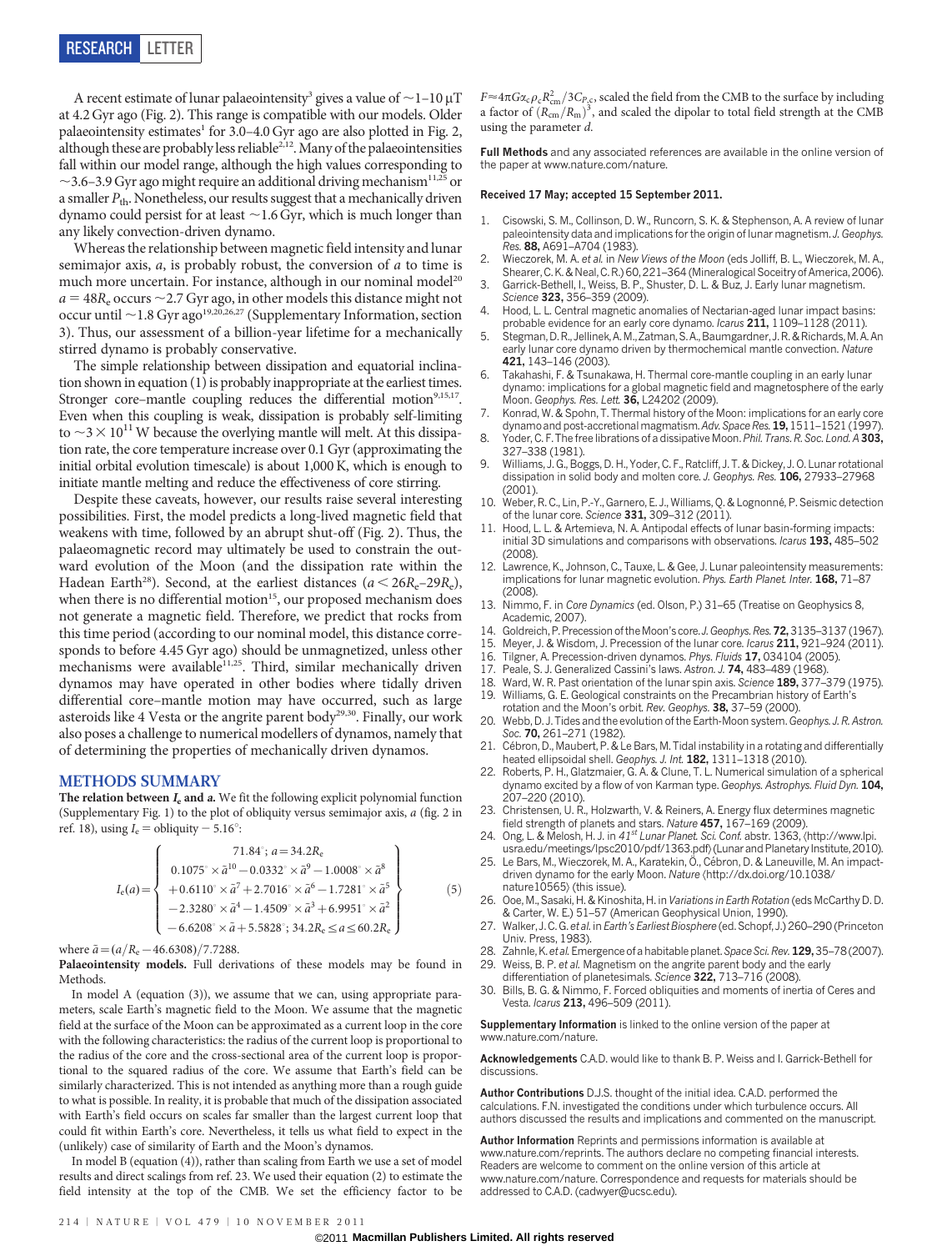## METHODS

The relation between  $I_e$  and a. The Moon is presently in a Cassini state and has been since at least<sup>18</sup> the time at which  $a = 34.2R_e$ . Thus, there is a functional relationship between  $I_e$  and  $a$  over the range of  $a$  between that time and the present day. The relationship between  $I_e$  and  $a$  as determined by ref. 18 was numerical. We arrived at an explicit expression for  $I<sub>e</sub>$  in the following way. We digitized the plot shown in fig. 2 of ref. 18 over the range of interest, converted obliquity to  $I_e$  (using  $I_e$  = obliquity - 5.16°), smoothed the line and then fitted a tenth-order polynomial:

$$
I_{e}(a) = \begin{Bmatrix} 71.84^{\circ}; a = 34.2R_{e} \\ 0.1075^{\circ} \times \tilde{a}^{10} - 0.0332^{\circ} \times \tilde{a}^{9} - 1.0008^{\circ} \times \tilde{a}^{8} \\ + 0.6110^{\circ} \times \tilde{a}^{7} + 2.7016^{\circ} \times \tilde{a}^{6} - 1.7281^{\circ} \times \tilde{a}^{5} \\ -2.3280^{\circ} \times \tilde{a}^{4} - 1.4509^{\circ} \times \tilde{a}^{3} + 6.9951^{\circ} \times \tilde{a}^{2} \\ -6.6208^{\circ} \times \tilde{a} + 5.5828^{\circ}; 34.2R_{e} \le a \le 60.2R_{e} \end{Bmatrix}
$$
(5)

where  $\tilde{a}=(a/R_e-46.6308)/7.7288$ . In Supplementary Fig. 1, we have plotted  $I_e$ and  $a$  against time before present  $(t)$ , with the relationship between  $a$  and  $t$  calculated using the model described in the next section. Equation (5) is only an approximation to the relationship in ref. 18; however, given the great uncertainty in the a-to-t relation (Supplementary Information, section 3.1), the errors introduced by the use of equation (5) are not important. Likewise, errors in the result of ref. 18 are likely to be negligible in comparison with the uncertainties in the relation between a and t.

Converting  $a$  into time before present  $(t)$ . As Cassini-state theory does not include time, a separate, independent relationship for the temporal evolution of the lunar orbit must be assumed. There is extreme uncertainty in this over the distances and times of interest, resulting in great temporal variability in any model (Supplementary Information, section 3). In addition to our nominal model (described below), we also examined four other possible models. We compare these models in Supplementary Information (section 3.2 therein and Supplementary Figs 2 and 3). We require that models for the lunar orbit fit the available geologic constraints<sup>19</sup> and we assume that the Moon formed at about the Roche limit<sup>31</sup> some time shortly after the Solar System formed.

The nominal model of this paper was modified from models c and d of ref. 20. Model c included only power dissipation from an ocean and model d included power dissipation in both the ocean and solid Earth. Neither model predicted lunar formation at  $\sim$  4.6 Gyr ago, but the two predicted formation ages bracketed that value.

We digitized  $(a, t)$  points for both these models and used a weighted average to combine them into an evolution model in which the Moon formed 4.6 Gyr ago. The weighted mean was calculated in the following manner: the  $(a, t)$  curves were interpolated to have a common point spacing, and a weighted average of the t values at each  $a$  point was taken to derive the final  $(a, t)$  model. The weights were determined by applying the lever rule to the goal formation age (4.6 Gyr ago) and the curves' respective formation ages. This model is plotted in Supplementary Figs 1 and 2.

Palaeointensity models. We make the simplifying assumption that we may relate the surface magnetic field strength to the power available to the lunar dynamo. We consider two separate models for lunar palaeointensity: models A and B.

In model A (equation (3)), we assume that we can, using appropriate parameters, scale Earth's magnetic field to the Moon. We assume that the magnetic field at the surface of the Moon can be approximated as a current loop in the core with the following characteristics: the radius of the current loop is proportional to the radius of the core and the cross-sectional area of the current loop is proportional to the squared radius of the core. We assume that Earth's field can be similarly characterized. This is not intended as anything more than a rough guide to what is possible. In reality, it is probable that much of the dissipation associated with Earth's field occurs on scales far smaller than the largest current loop that could fit within Earth's core. Nevertheless, it tells us what field to expect in the (unlikely) case of similarity of Earth and the Moon's dynamos.

What follows is the derivation of the expression for the lunar surface palaeointensity as a function of available power (that is, equation (3) of the main text): From electromagnetism it follows that

$$
P=I^2R_s
$$

where  $P$  denotes power,  $I$  denotes current and  $R_s$  denotes resistance. Also, the intensity of a magnetic field is

## $B = \mu_0 I R_1^2 / 2D^3$

where  $D$  is the distance between the centre of the current loop and the point where the field is measured and  $R_1$  is the radius of the current loop. The resistance is

### $R_s = L/\sigma A_c$

where  $\sigma$  denotes conductivity, L is the length of the current loop and  $A_c$  is the cross-sectional area of the current loop.

Combining the above, we have

$$
B = \frac{\mu_0 R_\mathrm{l}^2}{2D^3} \left(\frac{P\sigma A_\mathrm{c}}{L}\right)^{1/2}
$$

Because we are interested in the strengths of fields on the surface of the planet,  $D = R_p$ . Additionally, we assume that the following proportionalities hold:  $L \propto R_c$ ,  $R_1 \propto \hat{R}_c$ ,  $A_c \propto R_c^2$  (where  $R_c$  is the radius of the planet's core). This gives

$$
B \propto \frac{P^{1/2} R_c^{5/2}}{R_p^3}
$$

We can determine the constant of proportionality using Earth's present-day field. Thus, with  $t_n$  denoting the present day, the palaeointensity of the lunar surface

field as predicted by our model A is given by equation (3):

$$
B_{\rm Am}(t) = B_{\rm e}(t_{\rm n}) \frac{R_{\rm e}^3}{R_{\rm m}^3} \left(\frac{R_{\rm cm}}{R_{\rm ce}}\right)^{5/2} \left(\frac{P_{\rm dyn,m}(t)}{P_{\rm dyn,e}(t_{\rm n})}\right)^{1/2}
$$

$$
\approx 1 \mu \rm{T} \times \left(\frac{P_{\rm dyn,m}(t)}{3 \times 10^{11} \rm{W}}\right)^{1/2}
$$

In model B, rather than scaling from Earth we use a set of model results and direct scalings from ref. 23. According to equation (2) of ref. <sup>23</sup>

$$
\langle B \rangle^2 (2\mu_0)^{-1} = cf_{\text{ohm}} \langle \rho_c \rangle^{1/3} (Fq_0)^{2/3}
$$

Here  $B$  is the magnetic field strength within the dynamo;  $\mu_0$  is the permeability of free space;  $q_0 = (P_\Sigma - P_{\text{ad}})(4\pi R^2_{\text{cm}})^{-1}$  is the heat flux at the CMB in excess of the adiabatic value (see Supplementary Information of ref. 23);  $c$ ,  $f_{ohm}$  and  $F$  are constants; and angle brackets denote averages over the volume over which the kinetic energy (from the differential rotation, in this case) is added to the core. The values of  $c$  and  $f_{\text{ohm}}$  given in Supplementary Table 1 are taken directly from ref. 23.

F is defined in equation (3) of ref. 23 as

$$
F^{2/3} = \frac{1}{\text{Vol}} \int_{r_a}^{r_b} \left( \frac{q_c(r)}{q_0} \frac{L(r)}{H_{\text{T}}(r)} \right)^{2/3} \left( \frac{\rho(r)}{\langle \rho \rangle} \right)^{1/3} 4\pi r^2 \, \text{d}r \tag{6}
$$

where Vol is the volume described above;  $r_a$  and  $r_b$  are respectively the lower and upper radial bounds of the volume;  $q_c(r)$  is the power per unit area as a function of radius;  $L(r)$  is the length scale of the largest convective structure;  $H_T(r) = C_P(\alpha g(r))^{-1}$  is the temperature scale height as a function of radius;  $C_P$ is the heat capacity;  $\alpha$  is the coefficient of linear thermal expansion; and  $g(r)$  is the acceleration due to gravity as a function of radius.

Because the magnetic field strength depends on the total power and not on the spatial distribution with which it is deposited<sup>23</sup>, we simplify this equation by assuming that all the terms within the integral are constant, and derive the following expression for F:

$$
F \approx \frac{4\pi G \alpha_c \rho_c R_{\rm cm}^2}{3C_{p,c}}\tag{7}
$$

Different assumptions (for example letting  $q_c$  vary linearly with r) yield results differing by a factor of order one.

We set the scale height of temperature to be  $C_{P,\text{c}}(\alpha_{\text{c}}g_{\text{cm}})^{-1}$  and the scale height for convection to be  $R_{\text{cm}}$ , we set  $g_{\text{cm}} = GM_{\text{cm}}R_{\text{cm}}^2 = 4\pi GR_{\text{cm}}\rho_c/3$ , we take Vol to be the volume of the entire core and we approximate  $\langle B \rangle$  by  $B_m(R_{cm})$ .

Because the lunar core has a small radius, only the dipolar part of the magnetic field is likely to be detectable at the surface. The magnetic field within the dynamogenerating region will contain higher-degree components<sup>16,23</sup>. However, the ratio of the dipolar field strength to the total field strength at the CMB is somewhat uncertain, especially as precession-driven dynamos seem to have power spectra different from those of convective dynamos<sup>16</sup>. We have therefore defined a term, d, that is the ratio of the dipolar field strength to the total field strength at the top of the dynamo region (the CMB). For convection-driven dynamos<sup>23</sup>,  $d \approx 1/7$ , and for the (probably unrealistic) purely dipolar case,  $d = 1$ . For  $d < 1$ , this correction has the result of reducing the predicted (dipolar) surface field strength (note that such a correction is not needed in model A). Taking this correction into account, the